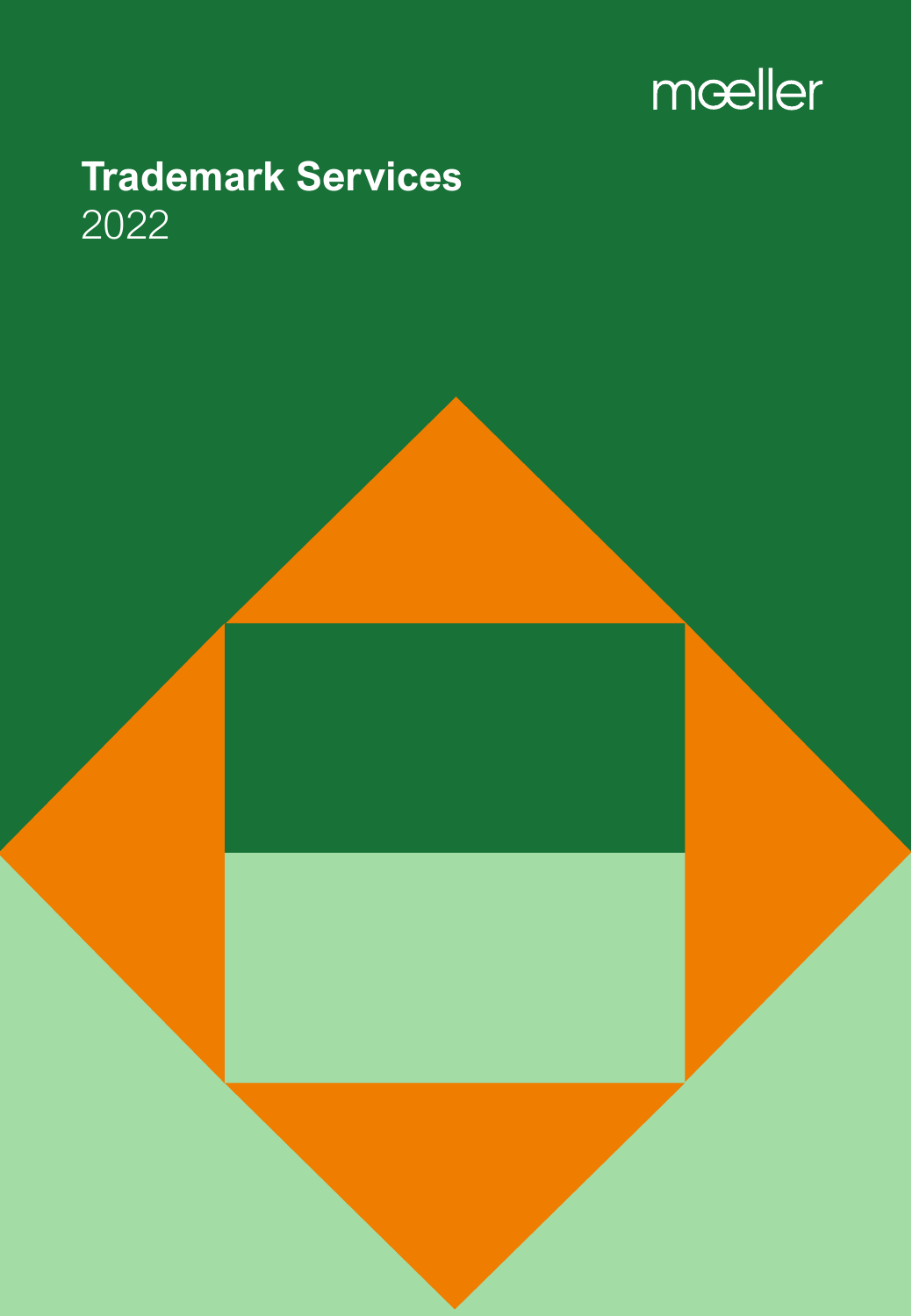# mœller

# **Trademark Services**

- **A. Clearance and Availability Search**
- **B. Filing and prosecution of Trademarks**
- **C. Filing and prosecution of Copyright**
- **D. Resolution of Conflicts**
- **E. Trademark Watching**
- **F. Change of Ownership**



Swift responses

We provide quick responses to each and every consultation of our clients with clarity and simplicity.



Regular Status **Reports** 

We operate with a pragmatic approach to simplify our client's efforts. We keep them informed of every stage of the procedures.



**Creative Thinking** 

We are committed to always providing creative solutions to IP conflicts by thinking outside the box.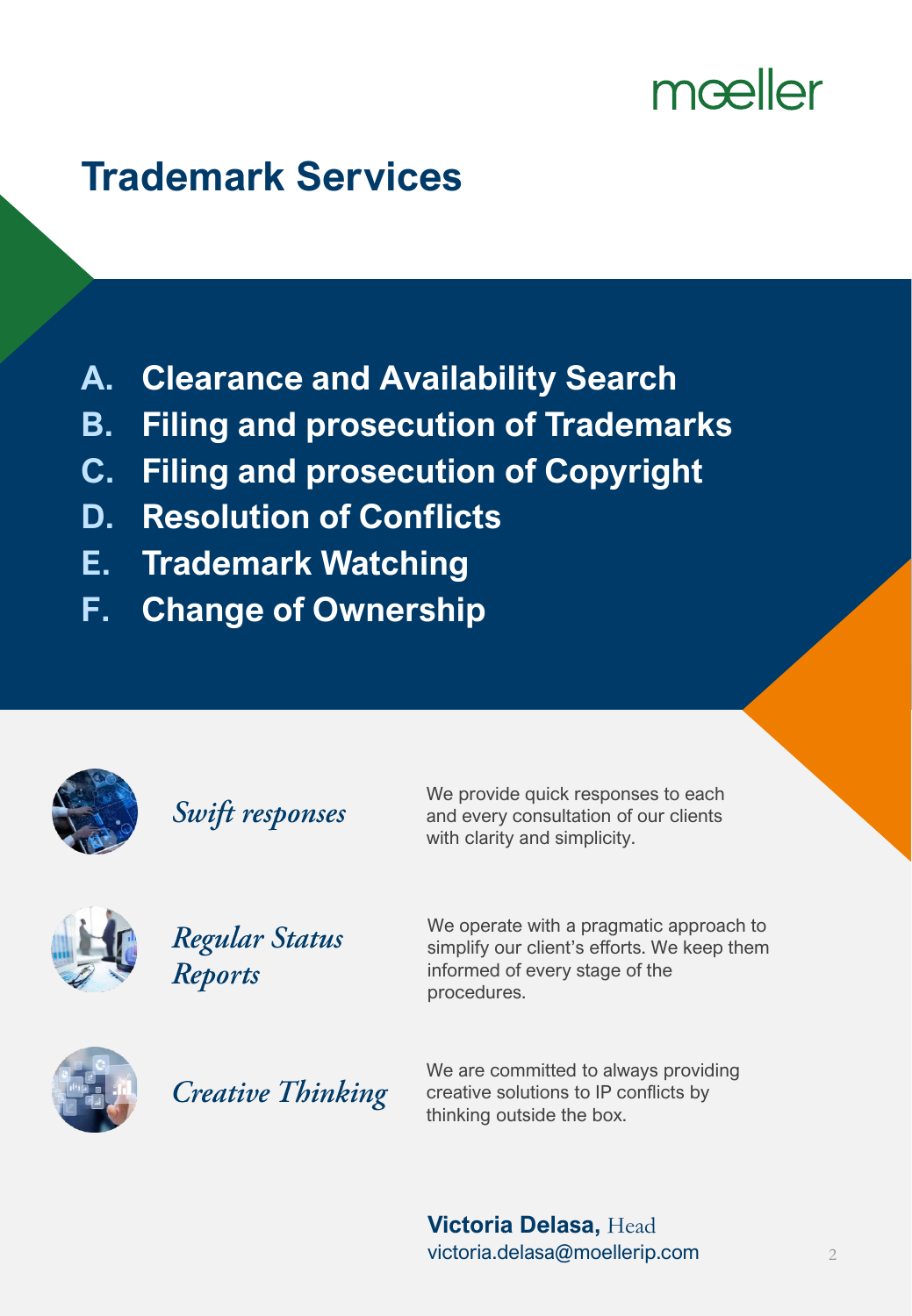

### **Clearance and Availability Search**

We determine if any previously registered trademark could pose a risk to the registration of your proposed mark.

#### How it works? 01.

We determine whether there is any already registered mark that could be considered as confusingly similar to the sign of interest. Using different algorithms and specific search strategies for providing our legal advice on chances of reaching registration.



#### **Benefits** 02.

- Learn about potential risks beforehand.
- Elaborate strategies to avoid objections.
- Make your registration procedures smoother, faster and more costeffective.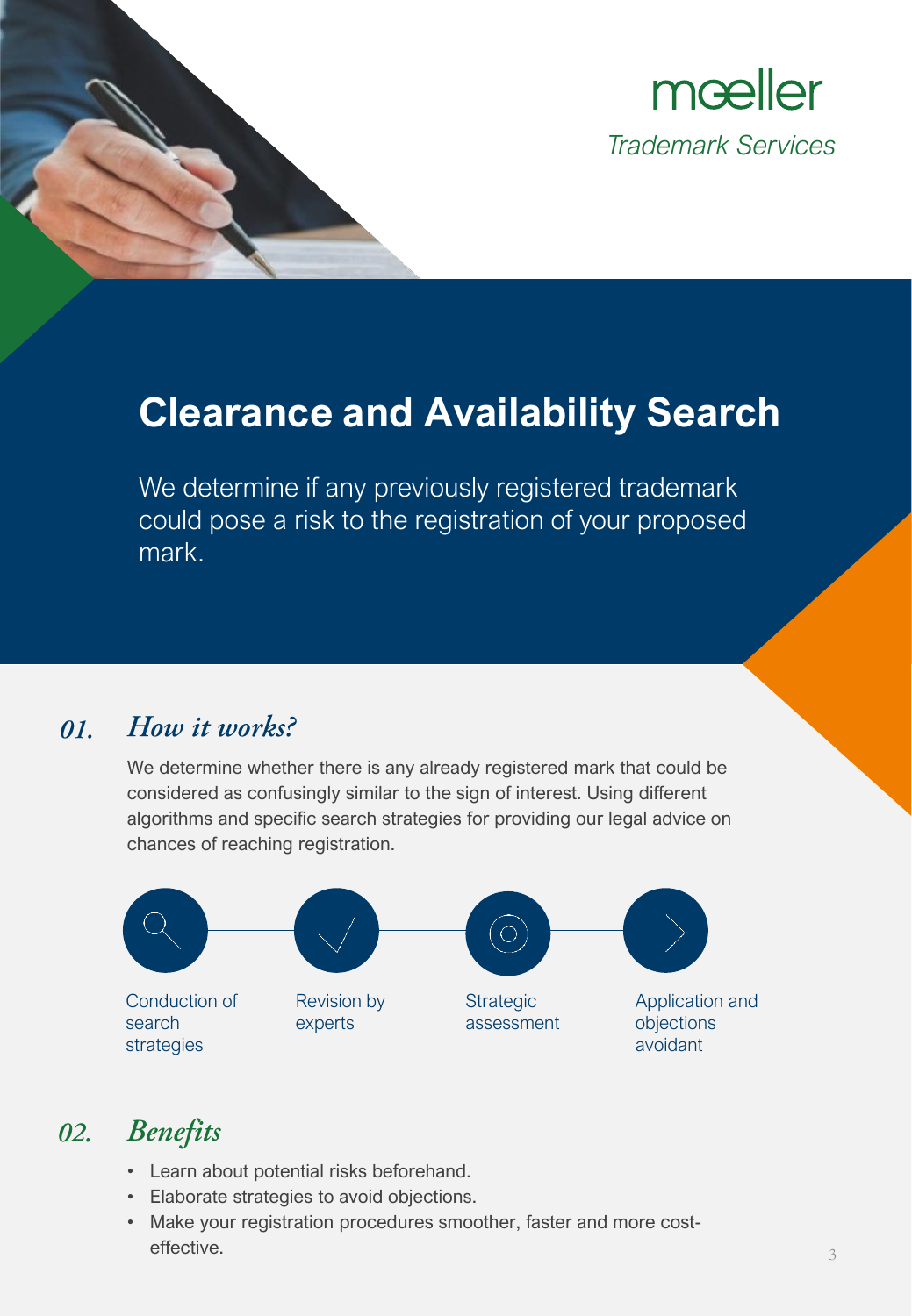

# **Filing and prosecution of Trademarks**

We file applications in any jurisdiction to obtain worldwide protection your trademarks.

#### How it works? 01.

Our qualifications and experience allow us to provide you the best assessment. By analyzing the trademark and the goods/services of interest, we can prepare and file the trademarks applications in any jurisdiction.



### 02. Benefits

- Obtain the exclusive right to use your sign in connection to the goods and services you provide.
- Earn the right to initiate Court Actions against infringers.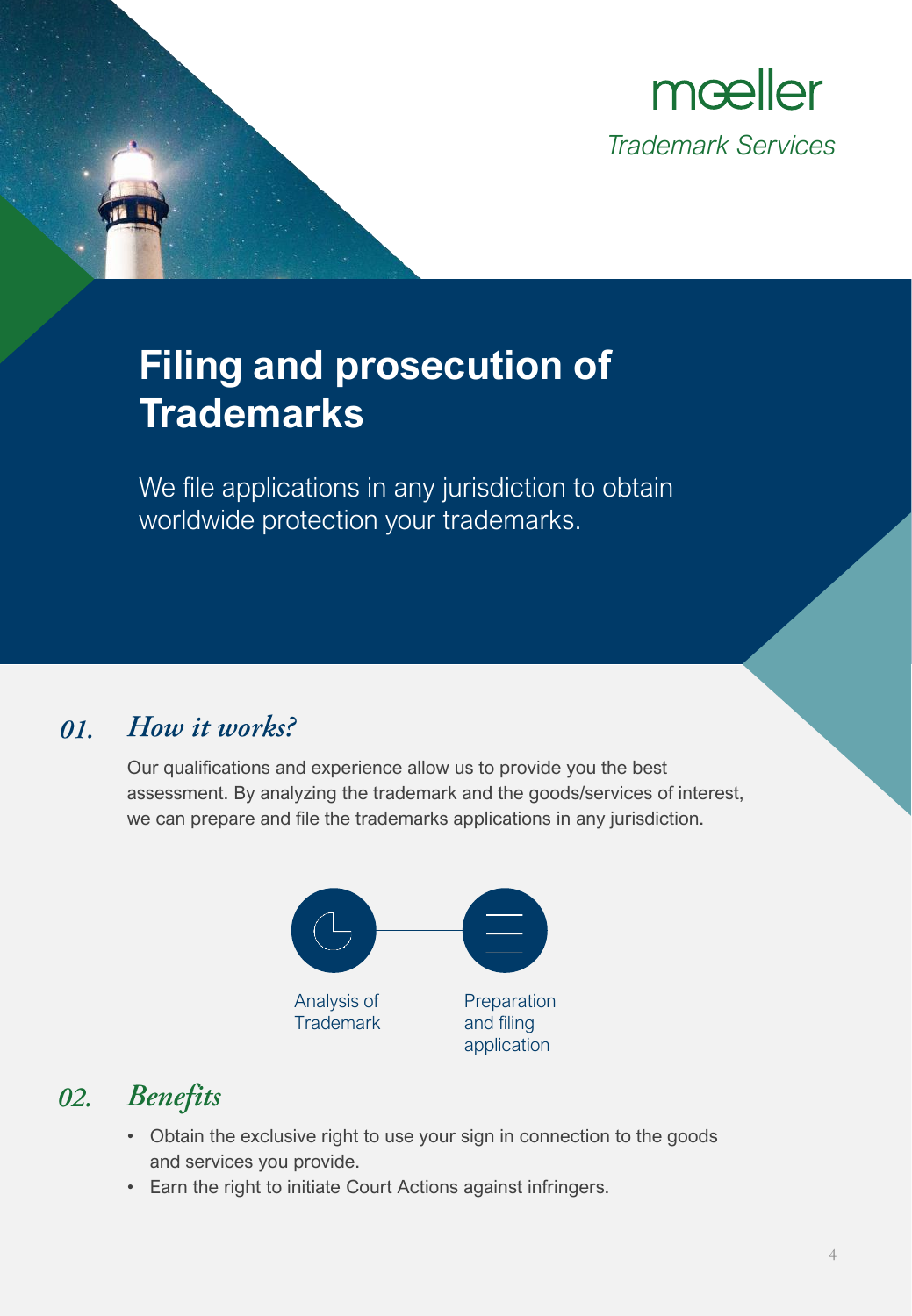

# **Filing and prosecution of Copyright**

We deposit your works of art, creative content and software before local Copyright Authorities and via Blockchain technology.

#### How it works? 01.

We study and prepare all the necessary documents for the deposit of the copyright application before the relevant Authority and/or via Blockchain technology, enforceable in any jurisdiction of our Cover Region.



#### **Benefits** 02.

• Simplify the production of proof and evidence, in the event of an infringement of your author's rights.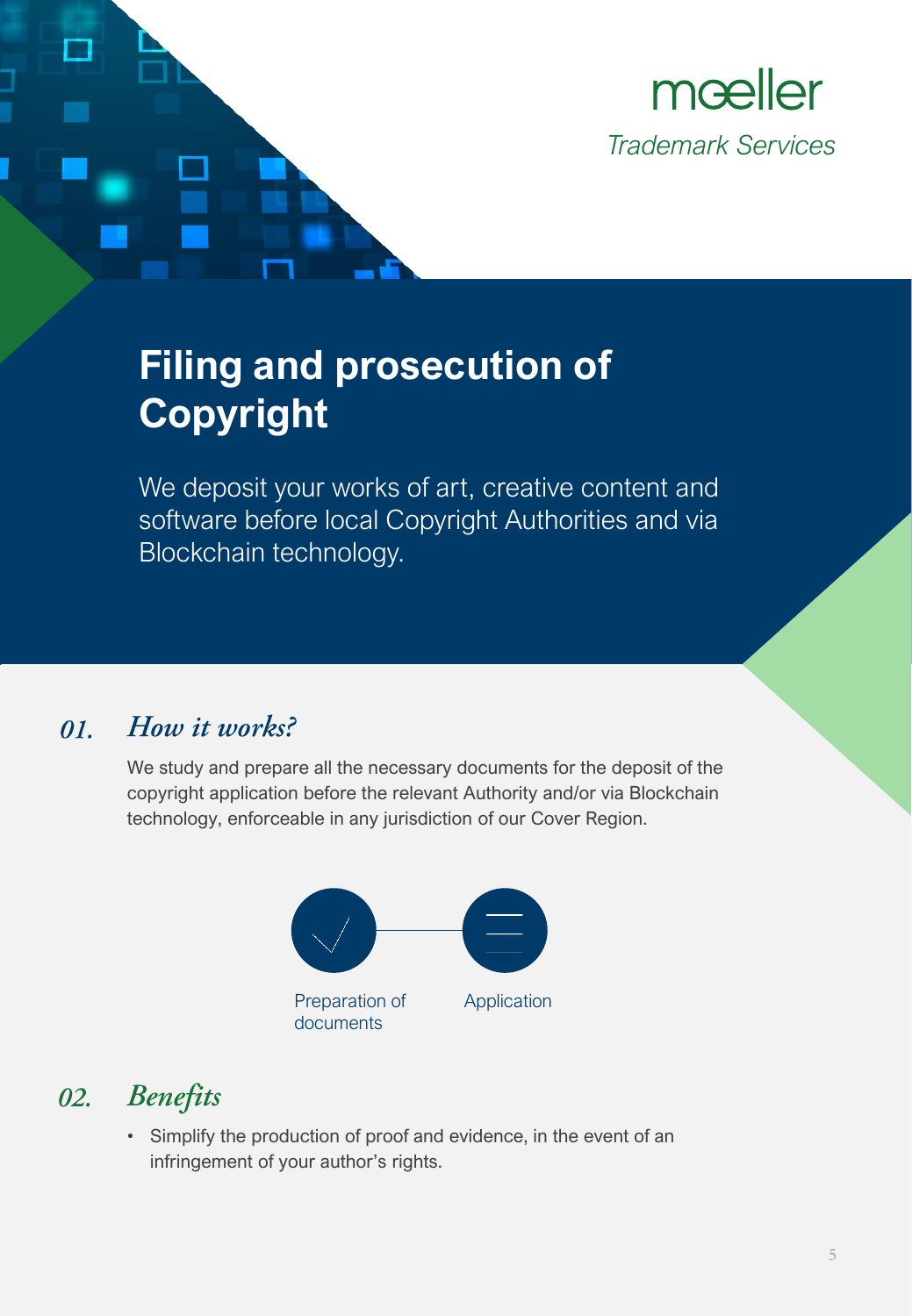



## **Resolution of Conflicts**

We assure top of the industry ability of resolving any type of trademark conflicts such as oppositions, Office Actions, Provisional Refusals, etc.

#### How it works? 01.

We detect, report and advise on trademark conflicts of the marks that are under our care and provide with the most suitable course of action to remove obstacles and resolve any inconvenience. Extrajudicial resolutions are our specialty.



#### **Benefits** 02.

• Minimize costs, speed up procedures and protect your trademark rights with the highest quality.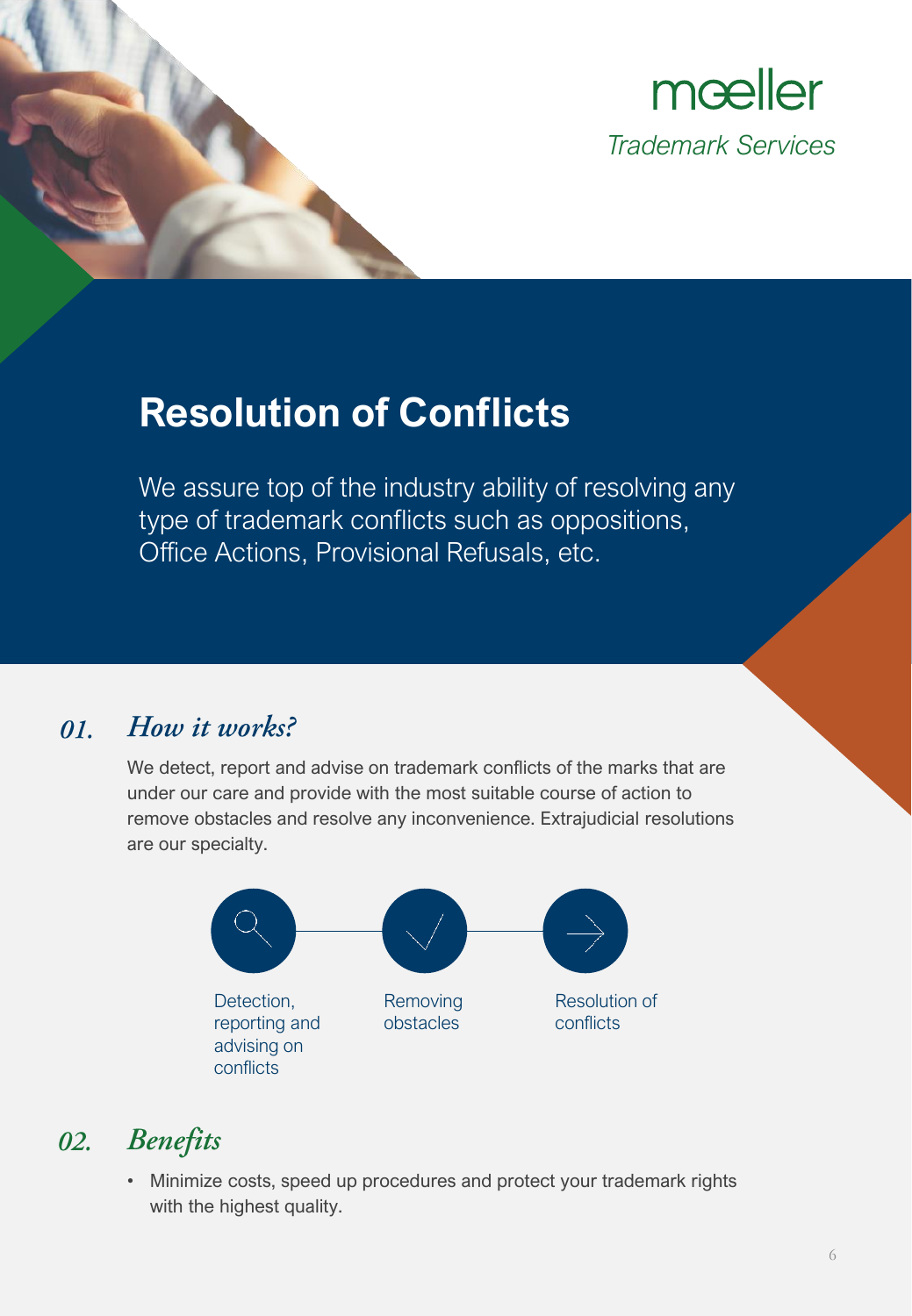



### **Trademark Watching**

We monitor your marks in our global Watching Software, and report with confusingly similar marks that are published worldwide.

#### How it works? 01.

Our high expertise in database revisions and polished algorithms provide the highest quality results which are sent to you for opposition purposes and overall defense of your marks.



### 02. Benefits

- Have a centralized service to surveil publications of new marks worldwide.
- Receive expert advice in any relevant jurisdictions.
- Create an effective defense strategy for your marks.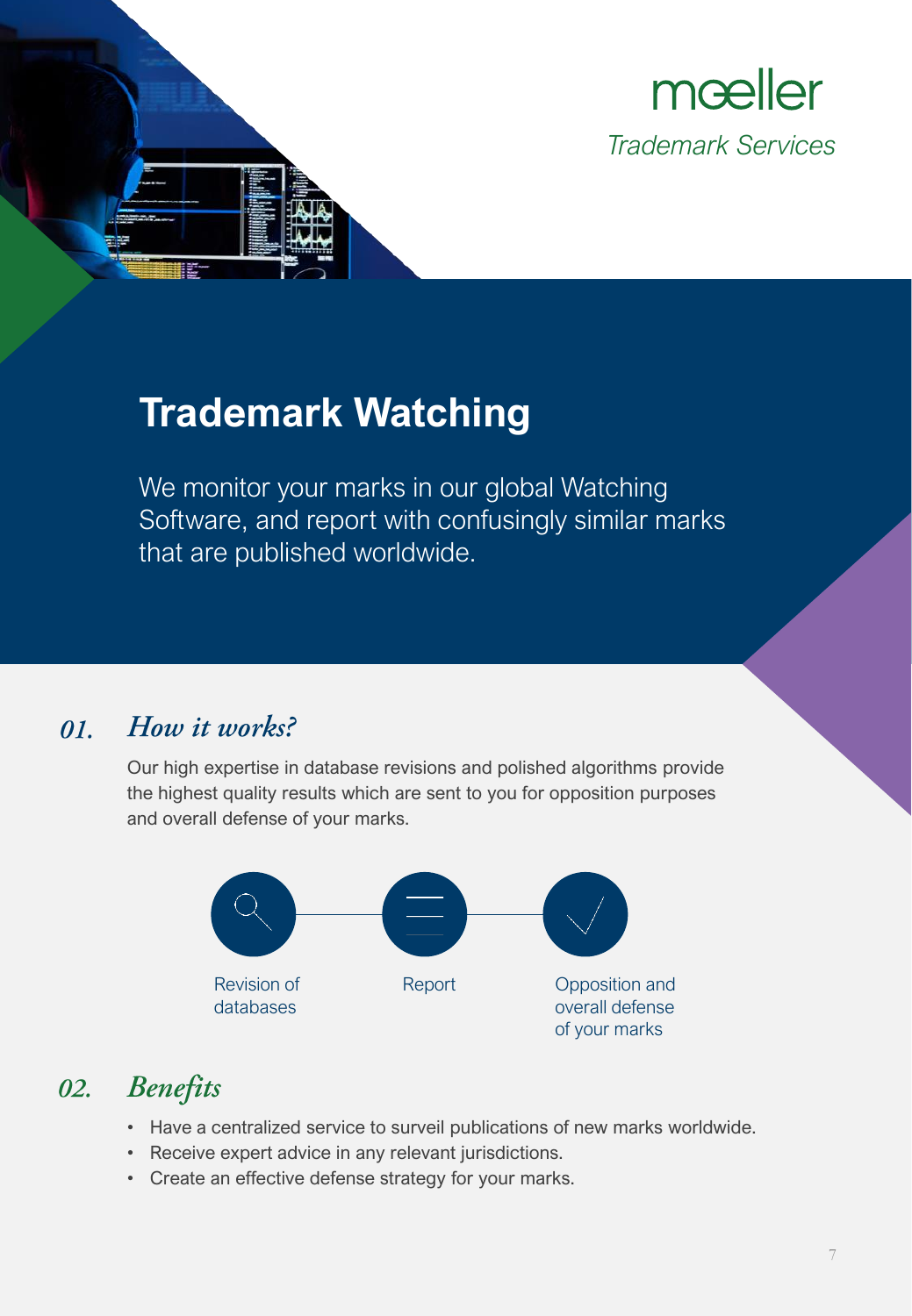



## **Change of Ownership**

We assist you recording any change of ownership or address of your marks to keep them in head of their true and current owner.

#### How it works? 01.

We can study the particulars of any assignment or change of name, as well as available documentation to comply with each Office's requirements. If necessary, we can draft affidavits to simplify the procedures, and obtain the recordal as soon as possible.



### 02. Benefits

- Ensure smoother renewal procedures.
- Avoid last minute assignments and objections from TM Offices.
- Facilitate proof of use.